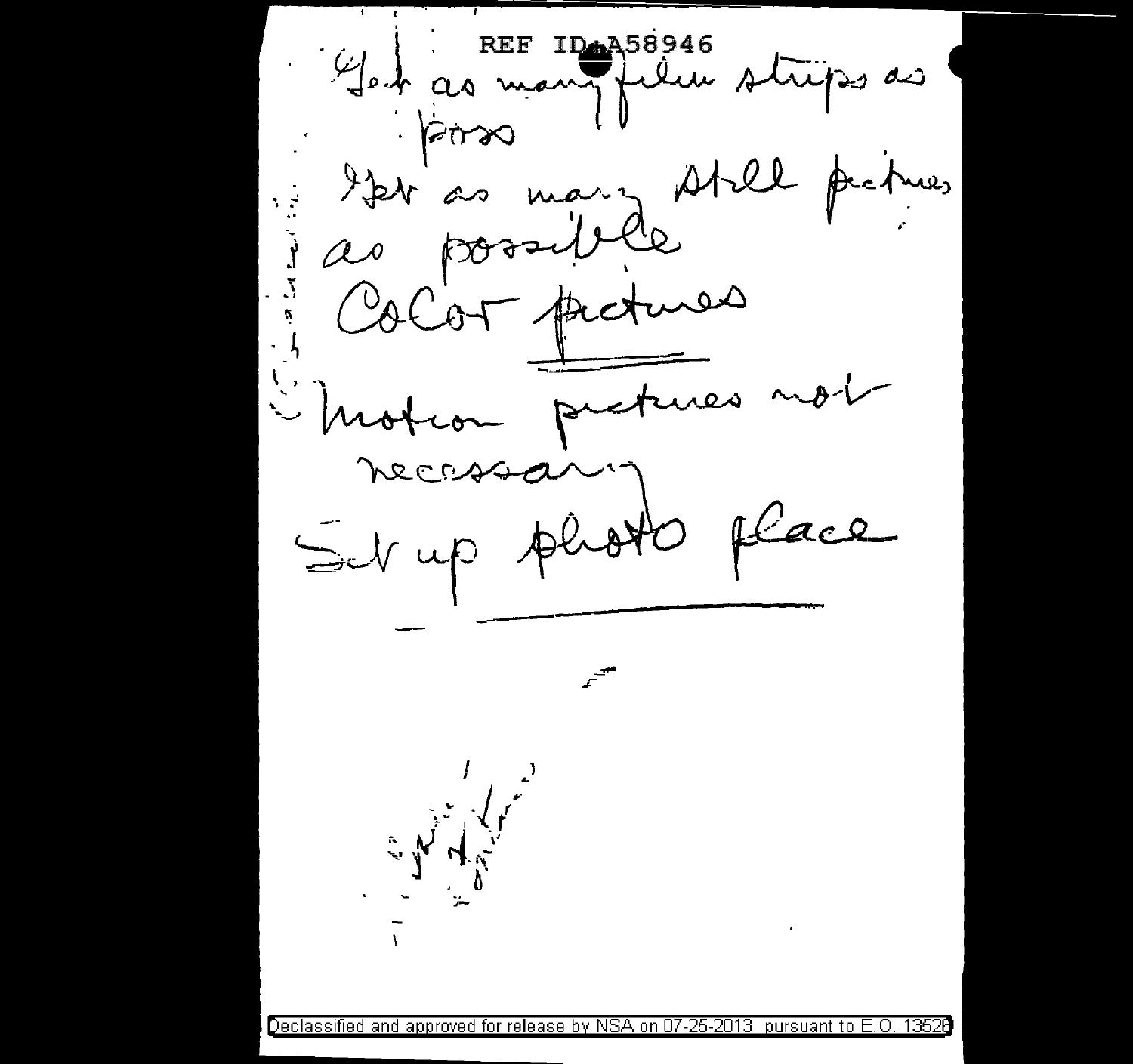**REF ID: A58946** 

*BTANDARD FORM I* 

- Office Memorandum . UNITED STATES GOVERNMENT

DATE: mobinez je able as y l'un tu duft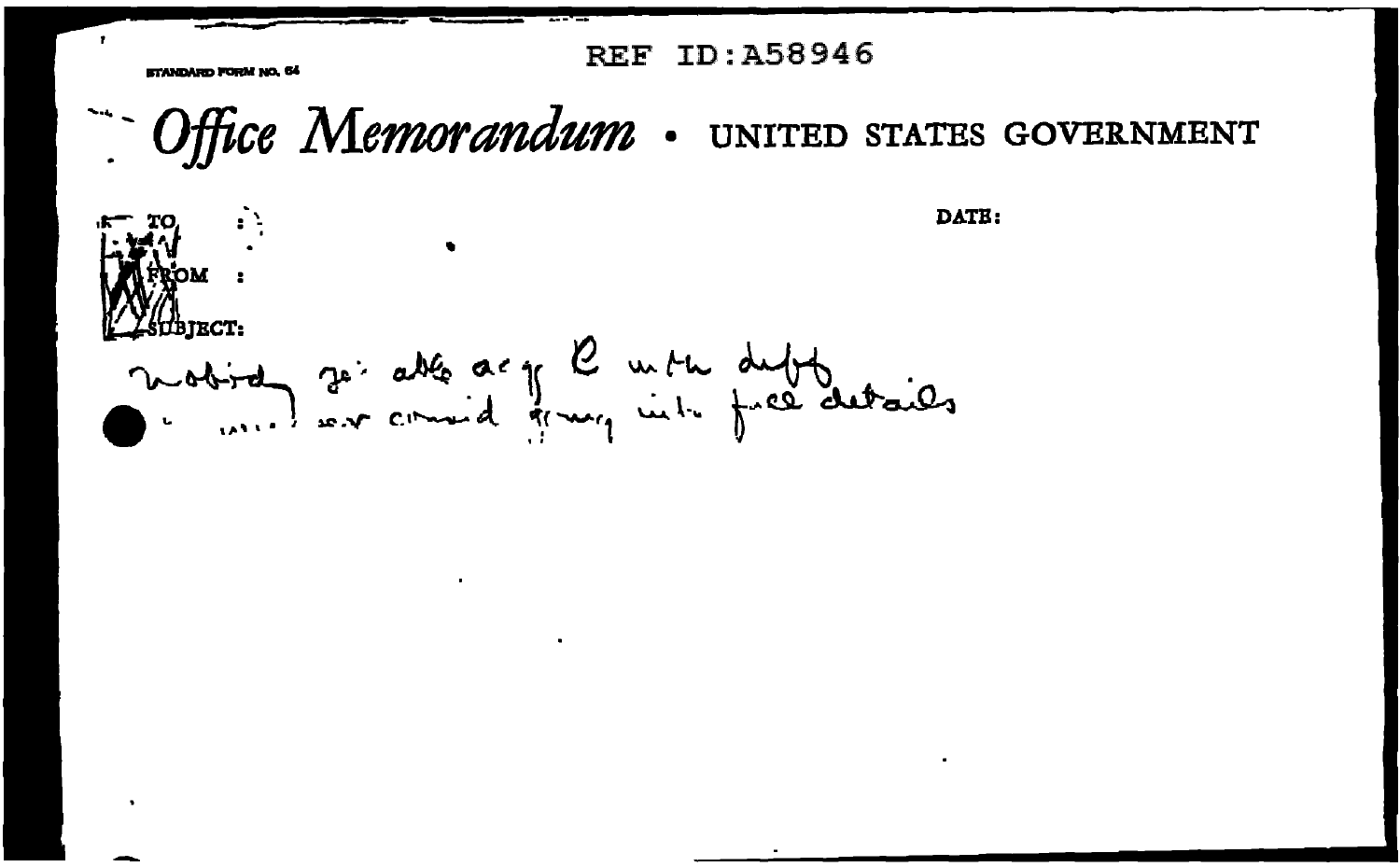

ARMY SERVICE FORCES  $\overline{\phantom{a}}^{a}$ 

SIGNAL SECURITY AGENCY WASHINGTON 25, D.C.

### 16 March 1945.

PAGB9465-3-03613

 $\tilde{\mathbf{r}}$ 

 $\overline{O}$ 

'

SUBJECT: Photographic Project, Signal Intelligence Installations and Activities, IBT, for Historical Purposes.

 $\hat{D}^{\varphi}$ 

TO: Commanding General, USAFIBT, APO 885, % Postmaster, New York, New York. Attention: Theater Signal Officer.

1. The Signal Security Agency was recently granted authority to have appropriately classified motion and still pictures made of the local installations and activities of the Signal Security Agency, for historical and training pur-<br>poses. There is attached a copy of the correspondence pertaining to the project, in which there are set forth the measures to be taken by the Signal Security Agency to safe-<br>guard the material to be produced. It will be noted that guard the material to be produced. only two copies will be made, both to be delivered to the Signal Security Agency upon completion; all personnel engaged on the project will have the type of clearance required for cryptographic personnel /War Department letter A.G. 311.5  $(16$  Dec  $43)$  OB-S-B-M of 24 Dec  $43$ , subject: Clearance of Personnel for Cryptographic Duties, during production the film will not be shown to anyone not cleared for the project or approved by the Commanding Officer, Signal Security Agency;<br>and no copies will be retained by the Army Pictorial Service or filed outside the Signal Security Agency.

2. A similar project has already been approved for the Signal Intelligence Service installations and activities of the European Theater of Operations, under safeguards similar to those described above. It is suggested that a similar project for the signal intelligence installations and activities in your theater would be desirable, if one has not already been initiated. Information in this regard is requested.

3. Referring to the attached correspondence, it will<br>also be noted that as regards the record to be made of Signal Security Agency installations and activities, the record will consist of two parts, it having developed that good motion pictures of interior operations and activities would be impractical to make without extensive preparations and the installation of special lighting fixtures. It is likely that similar conditions in your installations will also make it desirable to restrict the motion picture record to outside buildings and areas. Moreover, it is believed that the film

**CONFIBEHTlnl** . -'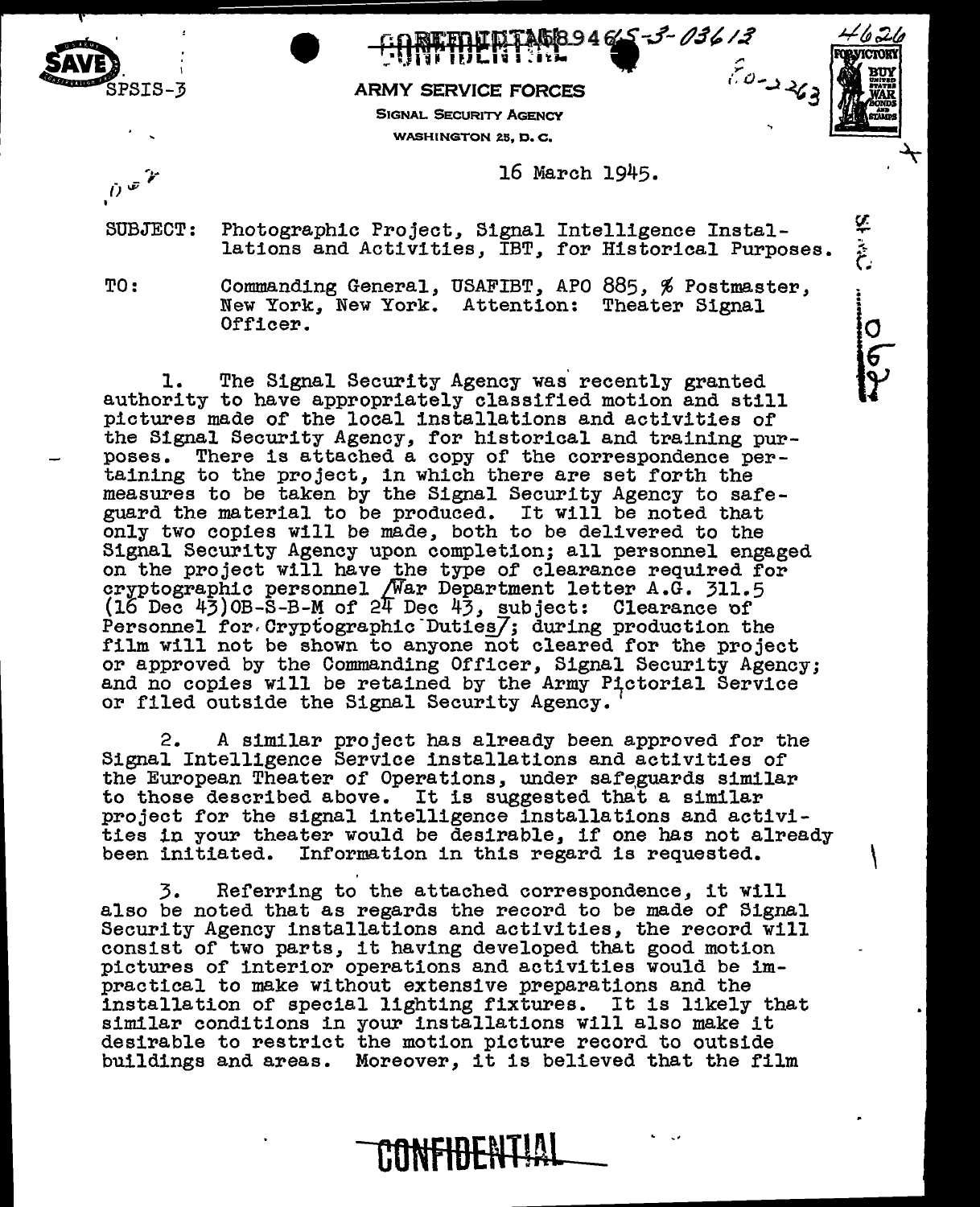SPSIS-3 16 March 1945

strips and accompanying sound records will be quite satisfactory for historical purposes and technically better for training purposes than a complete motion picture record. A record of the installations and operations of field radio intelligence installations and activities is regarded as being very important.

**REF ID:A5894** 

4. If a project has been or will be initiated in your theater, this office would appreciate having, as soon as practicable, a copy of the detailed plans drawn up for making the motion picture and film strip records. Coordination of similar projects in the several theaters and their integration with the Signal Security Agency project is deemed highly desir-<br>able. It is proposed that the motion picture film and set of It is proposed that the motion picture film and set of film strips prepared within each theater should tell a wellknit story of the activities within that theater, but at the same time, the respective local stories should, if possible be capable of being integrated with the motion picture film and set of film strips prepared for the operations of the Signal Security Agency. Thus, it is hoped that a complete, accurate, factual, but nevertheless highly interesting record of the entire signal intelligence operations of the U. s. Army during the present war will result from the effective collaboration of all concerned. Such a final record of the signal intelligence agencies of the Army should be very valuable for historical as well as training pu~poses.

Maldr. Colding<br>W. Preston Corderman, Colonel, Signal Corps, Commanding.

1 Incl.:<br>Incl. 1:

Ltr to Chief, Army Pic. Serv., dtd 17 Nov 44, and 1st Ind. thereto, dtd 11 Jan 45.

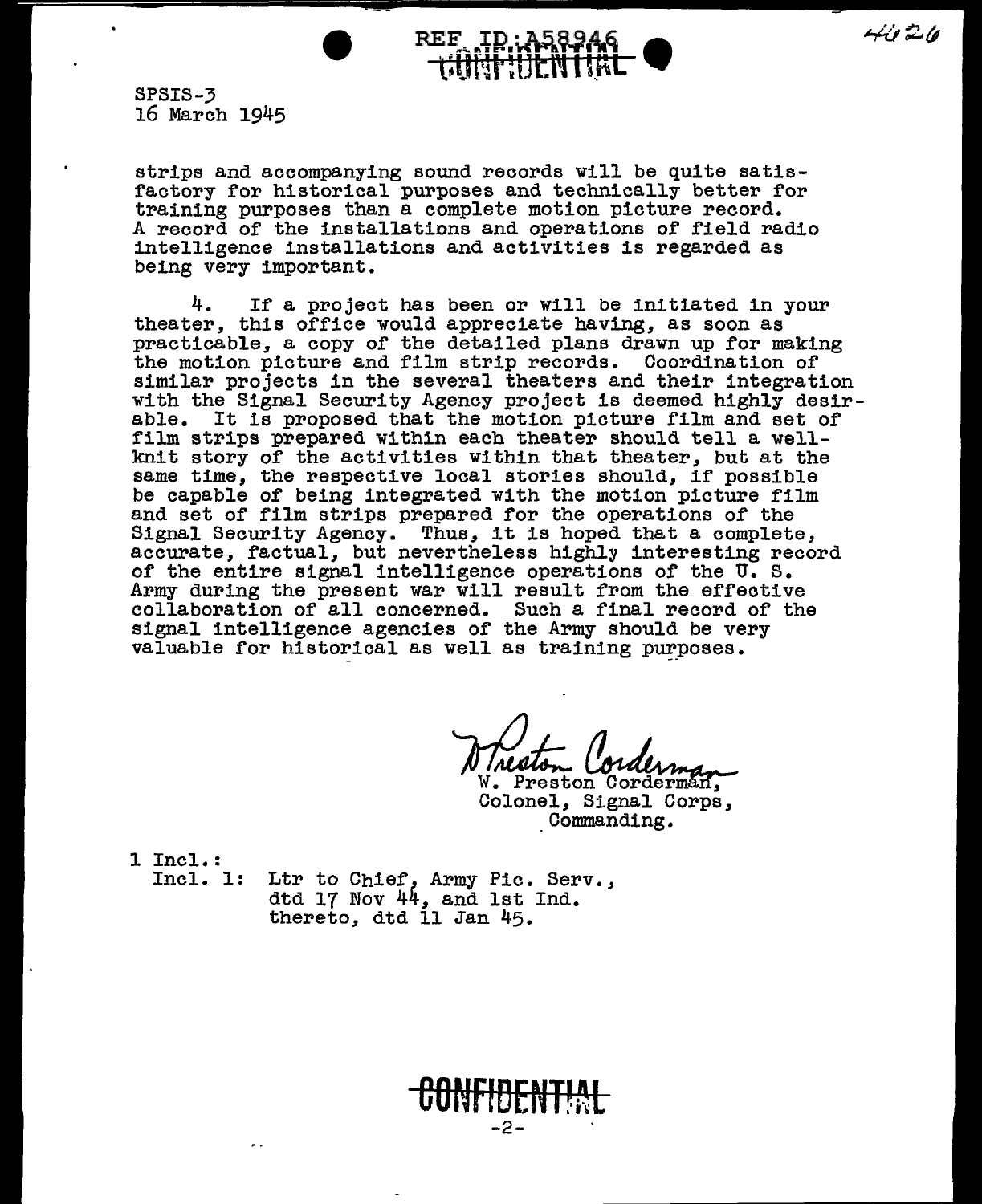(BASIC: Ltr fr ASF. Signal Security Agency, Washington 25, D.C., 16 Mar 45, Subj: Photographic Project, Signal Intelligence Installations and Activities, IBT, for Historical Purposes, to: CG, USAF. IBT. APO 885)

 $\overline{N}$ . 10:458946  $\overline{q}$ , 22000  $\overline{e}$ 

~ *t) ...* .<\_~'.J

 $062(Sig)(16$  Mar 45)<br>12  $12$  lst  $\text{Ind}$   $\text{FP/cbb}$ <br> $12$  lst  $\text{Ind}$   $\text{FP/cbb}$ HEADQUARTERS, U.S.F., INDIA BURMA THEATER, APO 885, 21 Aug 45.

<u>REE</u> ID<br>CONFIDENTI

TO: The Adjutant General, Washington 25, D.C. (Attn: Army Service Forces)

 $F - 270$ 

1. Arter considerable investigation and review the suggested Photographic Project. Signal Intelligence Installations and Activities, IBT, for Historical Purposes has been rejected by this Headquarters.

2. At the time of the receipt of the basic correspondence it was believed the project could be accomplisned, and preliminary plans were made accordingly. tlowever, since the initial *steps*  in the execution of this project, and before properly cleared personnel coulu be made available, certain obstructions to the accomplishment of this mission intervened as follows:

a. 'l'he installation of the Fifth Radio Squadron, Mobile, formerly operating from two sites in the India Burma Theater, was transferred to China.

b. 'fhe 127th Signal Radio Intelligence Company, the one radio intelligence company formerly in the Theater, was moved to China, loaving behind simply one detachment, itself in gradual process of liquidation.

c. The installation of the Sixth Radio Squadron, Mobile, in North Burma will in all likelihood shortly.close down, and the Headquarters detachment of this unit is likewise anticipating a cessation of its activities.

d. The activities at Signal Intelligence Service, Uq, USP, IBT, have been greatly reauced, the Traffic Analysis Section having moved to China, and the operations of the Solution and Air Intelligence Sections having in large part ceased.

3. It is considered therefore that the production of a motion picture and film strip record which would tell a complete, accurate, and well-knit story of India Burma Signal Intelligence activities would be impossible to complete. In view of these considerations it is the opinion of this Headquarters that the rejection of the proposed project is justified.

| $_{\mathrm{n/c}}^{\mathrm{Incl}}$<br>$\boldsymbol{\mathcal{N}}$ | FOR THE COMMANDING GENERAL:<br>$SEP = 1.1945$<br>Becid pack | $-3-$ | FRANK MILANI<br>Colonel, A.G.D.<br><b>Adjutant General</b> |
|-----------------------------------------------------------------|-------------------------------------------------------------|-------|------------------------------------------------------------|
|                                                                 | <b>ANFIDENT</b>                                             |       |                                                            |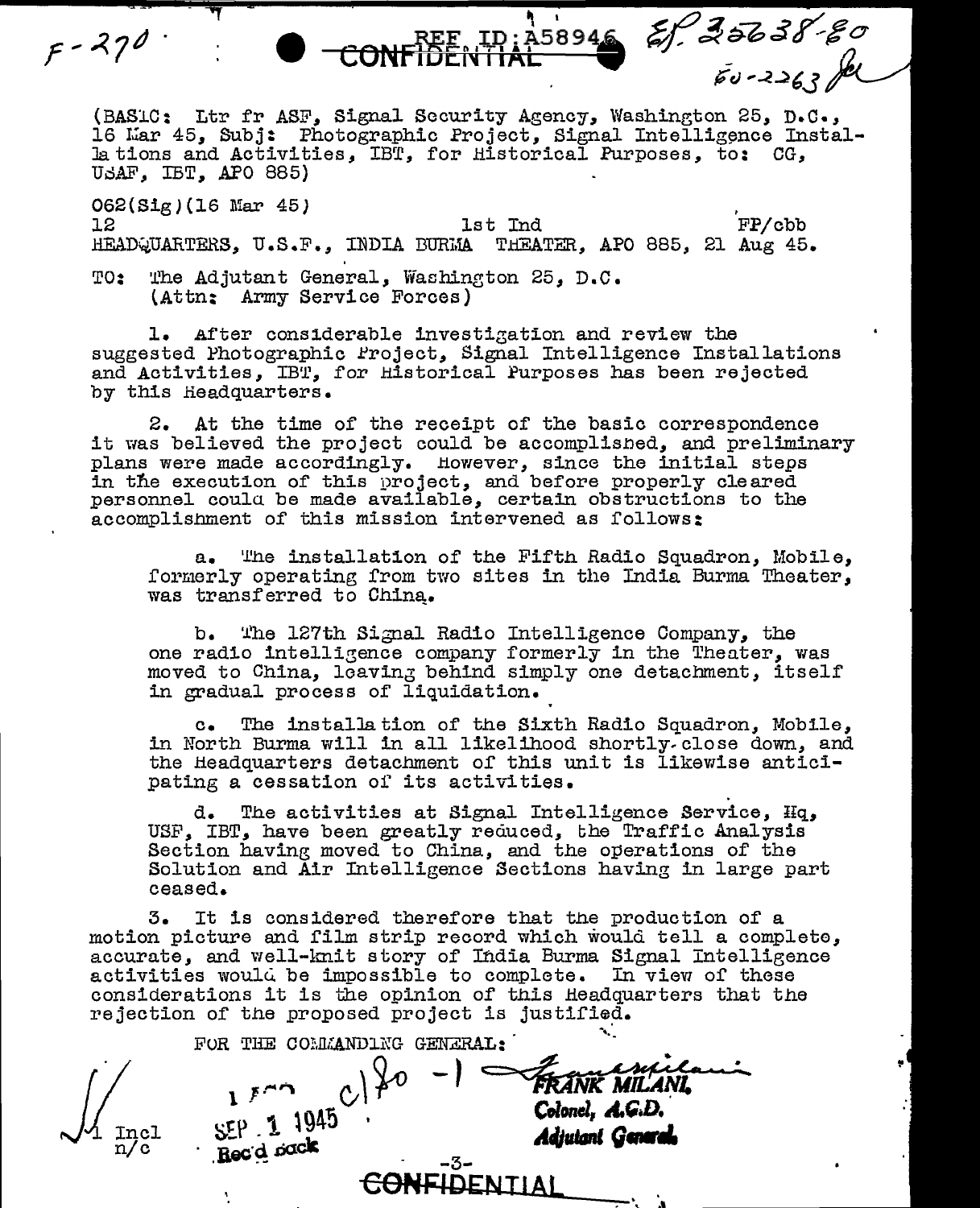58946

79

المستعمل من المناطقينات<br>سبب

حى 22-0 كە

化十分分解机

(BASIC: Ltr fr ASF, Signal Security Agency, Washington 25, D.C., 16 Mar 45, Subj: Photographic Project, Signal Intelligence Installations and Activities,  $\text{IBT}_2$  for Historical Purposes, to:  $Gd_a$ USAF, IBT, APO 885)

**Q62(Sig)(16 Mar 45)** FP/obb lst Ind 12 HEADQUARTERS, U.S.F., INDIA BURMA THEATER, APO 885, 21 Aug 45.

The Adjutant General, Washington 25, D.C. **TO** 2 (Attn: Army Service Forces)

a sa ta

1. After considerable investigation and review the suggested Photographic Project, Signal Intelligence Installations and Activities, IBT, for Historical Purposes has been rejected by this Headquarters.

At the time of the receipt of the basic correspondence 2. it was believed the project could be accomplished, and preliminary plans were made accordingly. However, since the initial steps in the execution of this project, and before properly cleared personnel could be made available, certain obstructions to the accomplishment of this mission intervaned as follows:

a. The installation of the Fifth Radio Squadron, Mobile, formerly operating from two sites in the India Burma Theater. was transferred to China,

b. The 127th Signal Radio Intelligence Company, the one radio intelligence company formerly in the Theater, was moved to China, leaving behind simply one detachment, itself in gradual process of liquidation.

9, The installation of the Sixth Radio Squadron, Mobile, in North Burma will in all likelihood shortly close down, and the Headquarters detachment of this unit is likewise antioi-Bating a cessation of its activities.

d. The activities at Signal Intelligence Service, Mq. USF, IBT, have been greatly reduced, the Traffic Analysis Section having moved to China, and the operations of the Solution and Air Intelligence Sections having in large part **Cessed,** 

5. It is considered therefore that the production of a motion picture and film strip record which would tell a complete, decurate, and well-knit story of India Burns Signal Intelligence getivities would be impossible to complete. In view of these considerations it is the opinion of this Headquarters that the rejection of the proposed project is justified.

**FÖR THE COMMANDING GENERAL: SPECENT** FRANK MILANI. Y STRH JE | 10 Colonel, A.G.D. Adjutant General. mel " ERY WHO Hen Je Recefie. ENTIAL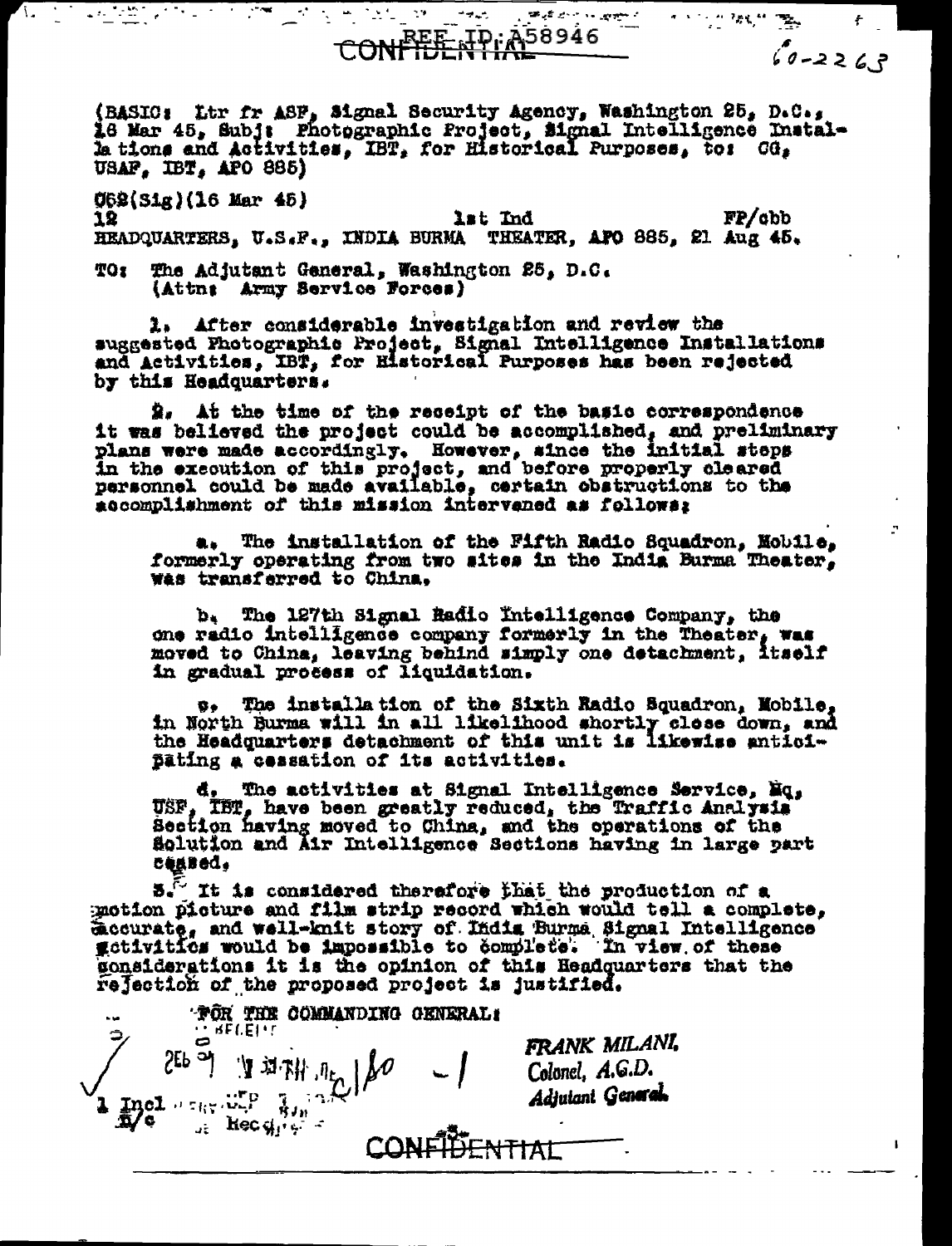SPSIS-3

# **REF ID: A58946**

#### 16 March 1945.

 $15 - 3 - 03613$   $4626$ 

#### **SUBJECT:** Photographic Project, Signal Intelligence Installations and Activities, IBT, for Historical Purposes.

TO:

 $INCL$  #

Commanding General, USAFIBT, APO 885, % Postmaster. New York, New York. Attention: Theater Signal Officer.

The Signal Security Agency was recently granted authority to have appropriately classified motion and still .pictures made of the local installations and activities of the Signal Security Agency, for historical and training purposes. There is attached a copy of the correspondence pertaining to the project, in which there are set forth the measures to be taken by the Signal Security Agency to safe-.guard the material to be produced. It will be noted that only two copies will be made, both to be delivered to the Signal Security Agency upon completion; all personnel engaged on the project will have the type of clearance required for cryptographic personnel (War Department letter A.G. 311.5 (16 Dec 43) OB-8-B-M of 24 Dec 43, subject: Clearance of<br>Personnel for Cryptographic Duties/; during production the<br>film will not be shown to anyone not cleared for the project or approved by the Commanding Officer, Signal Security Agency; and no copies will be retained by the Army Pictorial Service or filed outside the Signal Security Agency.

A similar project has already been approved for the Signal Intelligence Service installations and activities of the European Theater of Operations, under safeguards similar to those described above. It is suggested that a similar project for the signal intelligence installations and activities in your theater would be desirable, if one has not already been initiated. Information in this regard is requested.

Referring to the attached correspondence, it will 3. also be noted that as regards the record to be made of Signal Security Agency installations and activities, the record will consist of two parts, it having developed that good motion pictures of interior operations and activities would be impractical to make without extensive preparations and the installation of special lighting fixtures. It is likely that similar conditions in your installations will also make it desirable to restrict the motion picture record to outside buildings and areas. Moreover, it is believed that the film

BONFIDENTIAL